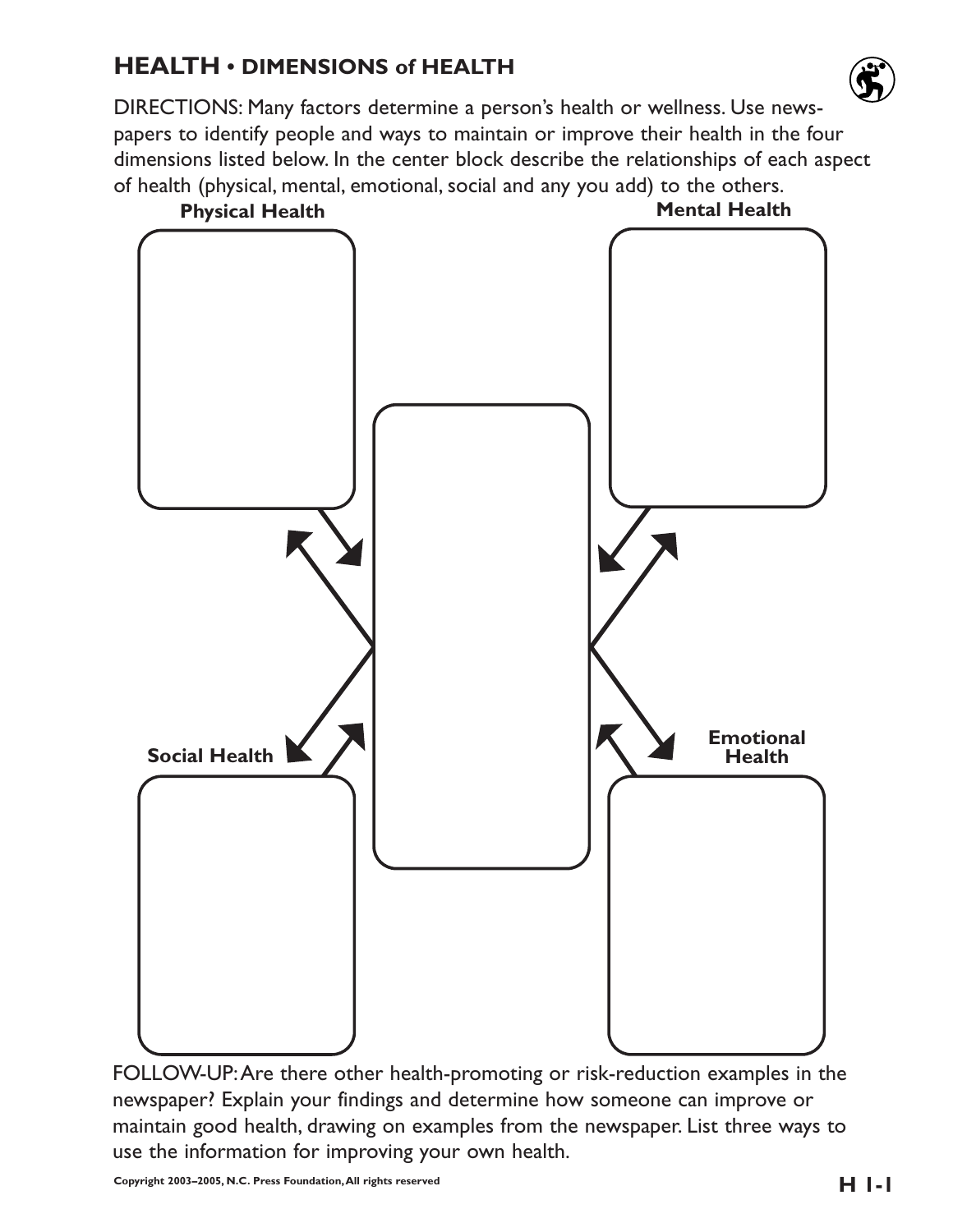

DIRECTIONS: Cut out faces from newspapers to match these emotions. Look throughout the paper and include news pages, advertising and comics.



FOLLOW-UP: Cut out and paste words from the newspaper that you associate with the emotions.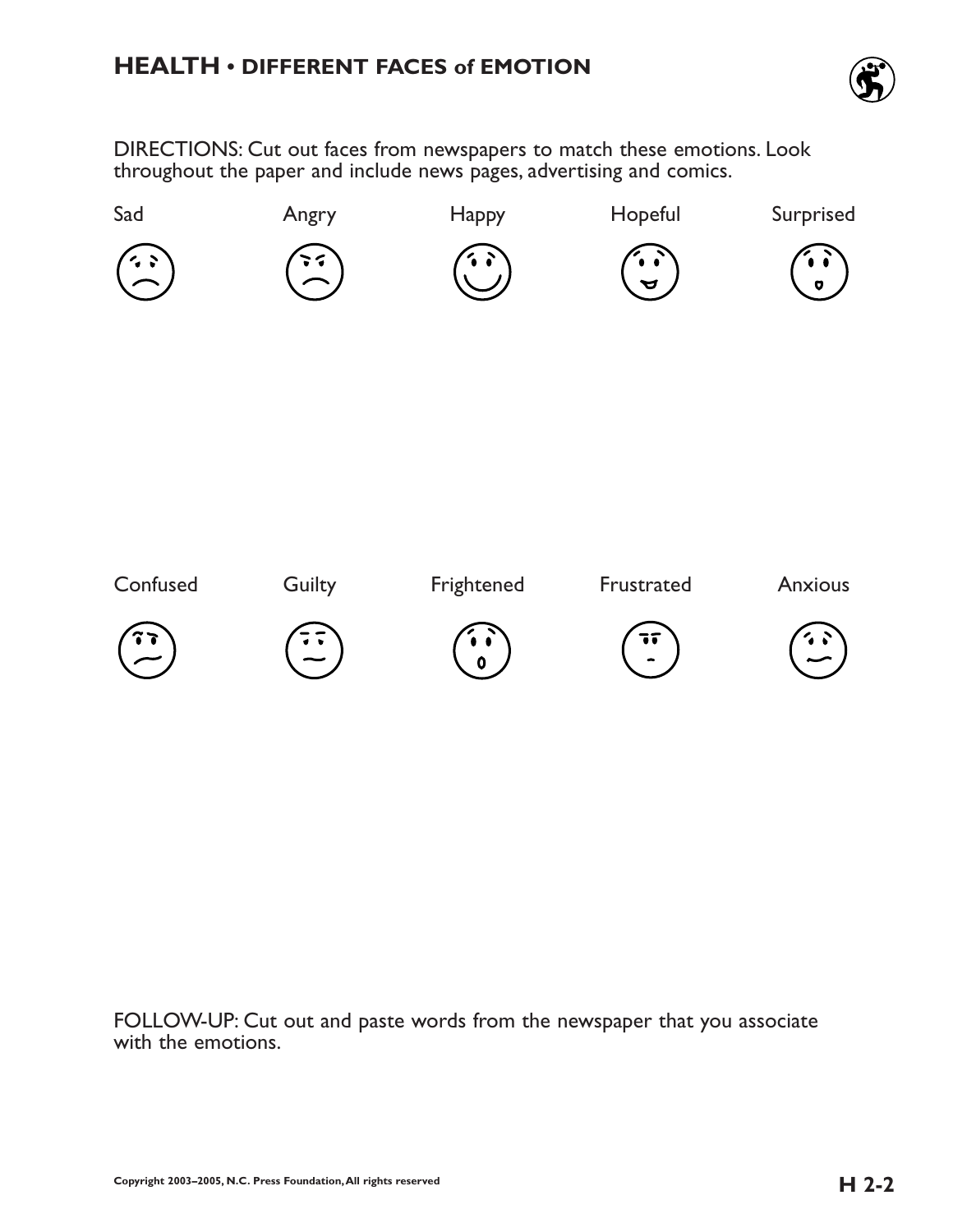

DIRECTIONS: Using the comics, news stories or advice columns, locate examples of ways people deal with, express and communicate their feelings. Fill in the chart below, checking off each method as constructive (C) or destructive (D).

| Name of Comic Strip<br>Or Headline | Feeling (s) Being<br>Dealt With | $\mathsf C$ | $\mathsf D$ |
|------------------------------------|---------------------------------|-------------|-------------|
|                                    |                                 |             |             |
|                                    |                                 |             |             |
|                                    |                                 |             |             |
|                                    |                                 |             |             |
|                                    |                                 |             |             |
|                                    |                                 |             |             |
|                                    |                                 |             |             |
|                                    |                                 |             |             |
|                                    |                                 |             |             |
|                                    |                                 |             |             |
|                                    |                                 |             |             |
|                                    |                                 |             |             |

FOLLOW-UP: If people in the news dealt with feelings in a destructive manner, give constructive alternatives.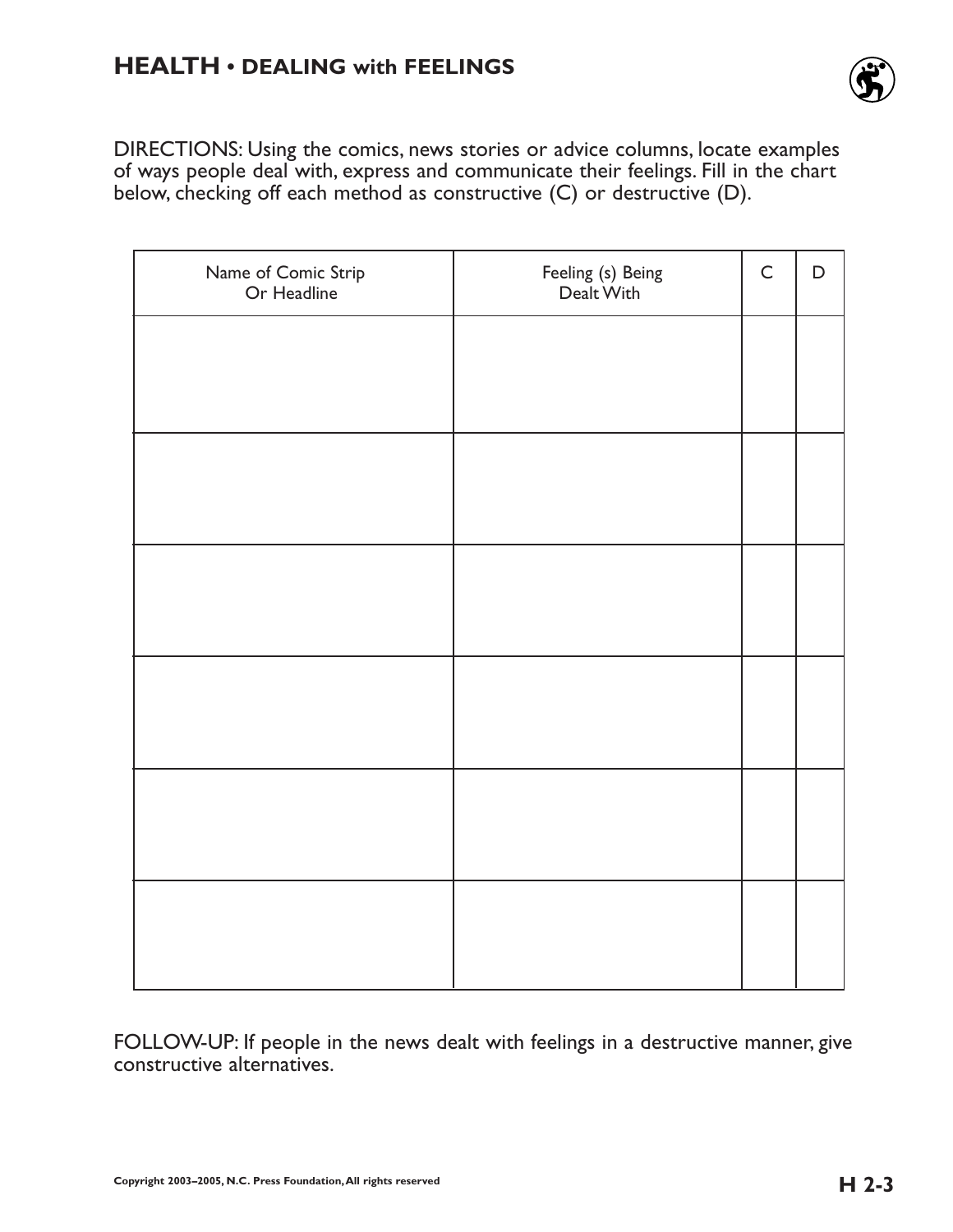

DIRECTIONS: Select a newspaper story describing an ineffective or dangerous method by which a person has attempted to cope with emotional stress. Describe the situation which caused the stress and the emotions(s) involved in the arrowed shape below. In the box below the arrow, describe the unsuccessful coping method and why it was unsatisfactory. In the boxes on the far left and right, offer two alternative methods of coping which the person might have used.



FOLLOW-UP: Did negative thoughts make the situation worse? How might positive thoughts and resulting feelings and actions have made the situation better?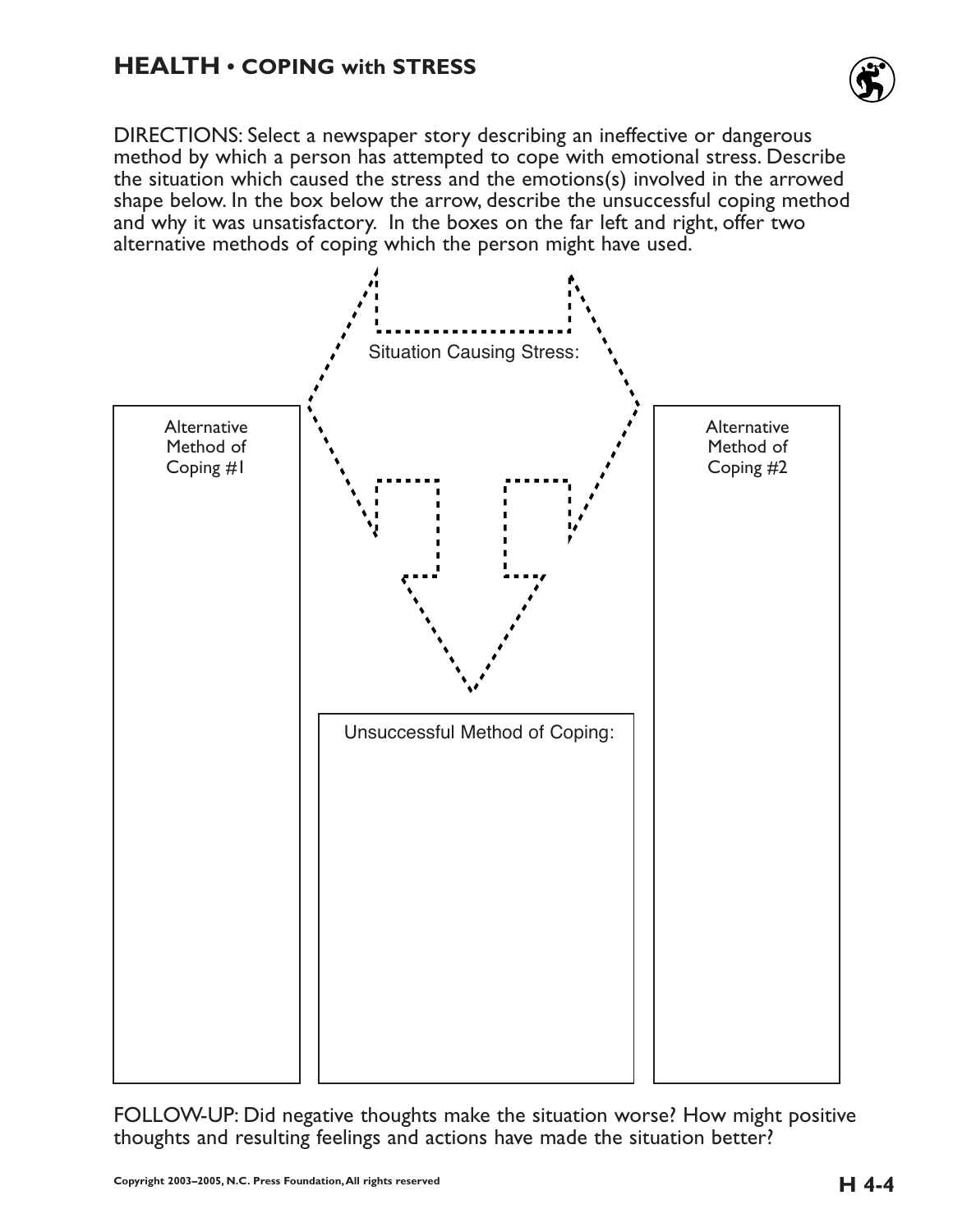

DIRECTIONS: Read newspaper stories about people exemplifying virtues (heroism, kindness, etc.) and vices (fighting, burglary, etc.) In the chart below, list the virtue or vice exemplified and offer reasons, including mental health, family background, environmental factors and financial pressures, that can affect behavior and the choices that people make.

| News Story Headline | Virtue Wice Exemplified | Cause (s) of Behavior |
|---------------------|-------------------------|-----------------------|
|                     |                         |                       |
|                     |                         |                       |
|                     |                         |                       |
|                     |                         |                       |
|                     |                         |                       |
|                     |                         |                       |
|                     |                         |                       |
|                     |                         |                       |
|                     |                         |                       |
|                     |                         |                       |
|                     |                         |                       |
|                     |                         |                       |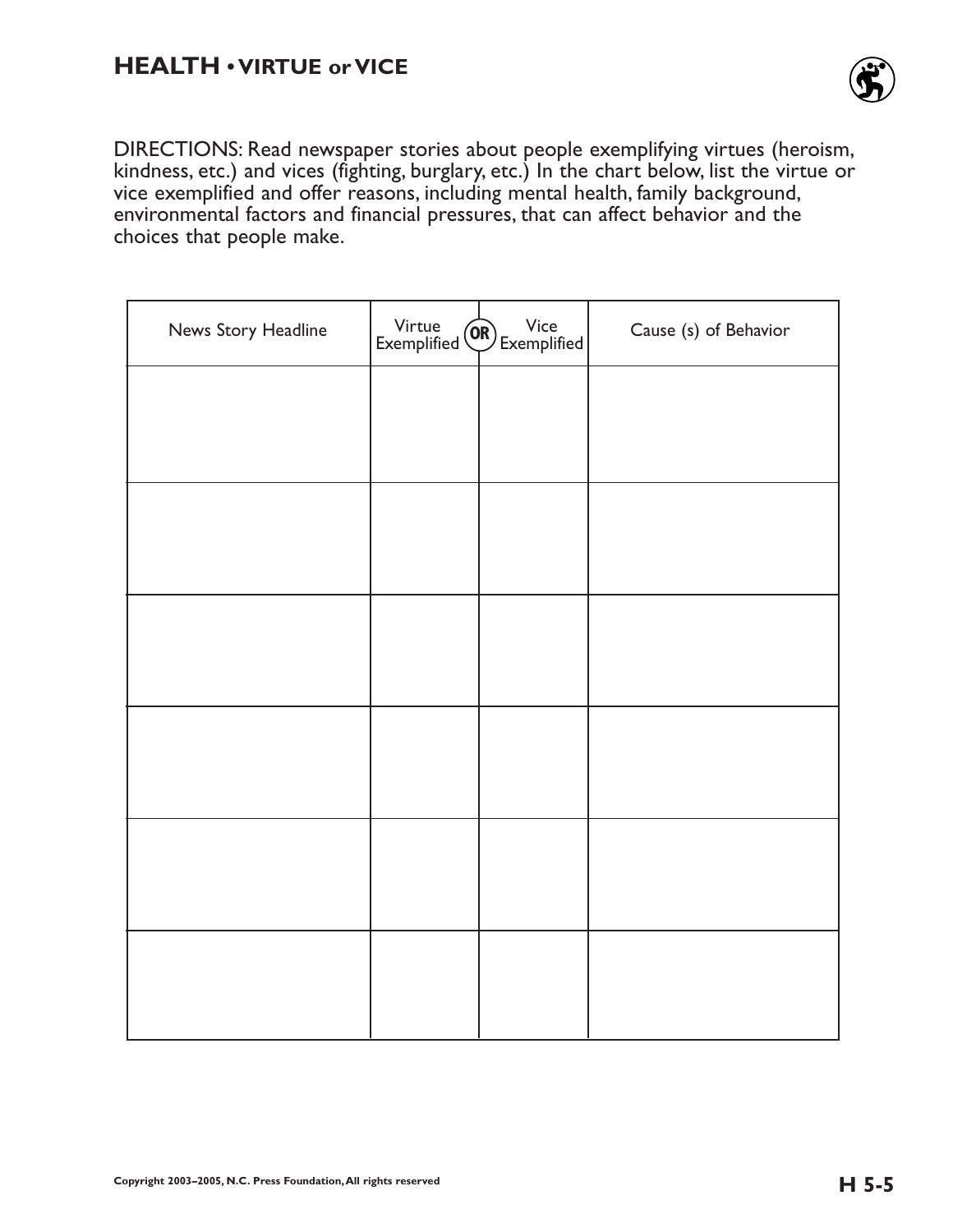### **HEALTH • WANTS and NEEDS**



DIRECTIONS: Select a newspaper story about someone in need. Based on the story, answer the questions below:

| <b>WHAT</b><br>do they need?    | WHO<br>needs help?             | <b>WHERE</b><br>are the people<br>who need help? |
|---------------------------------|--------------------------------|--------------------------------------------------|
| <b>WHEN</b><br>do they need it? | <b>WHY</b><br>do they need it? | HOW<br>can they get help?                        |

FOLLOW-UP:Why is the need you identified a need and not a want? How do you know the difference? Is the need a physiological, safety, love, self-esteem and/or self-actualization need?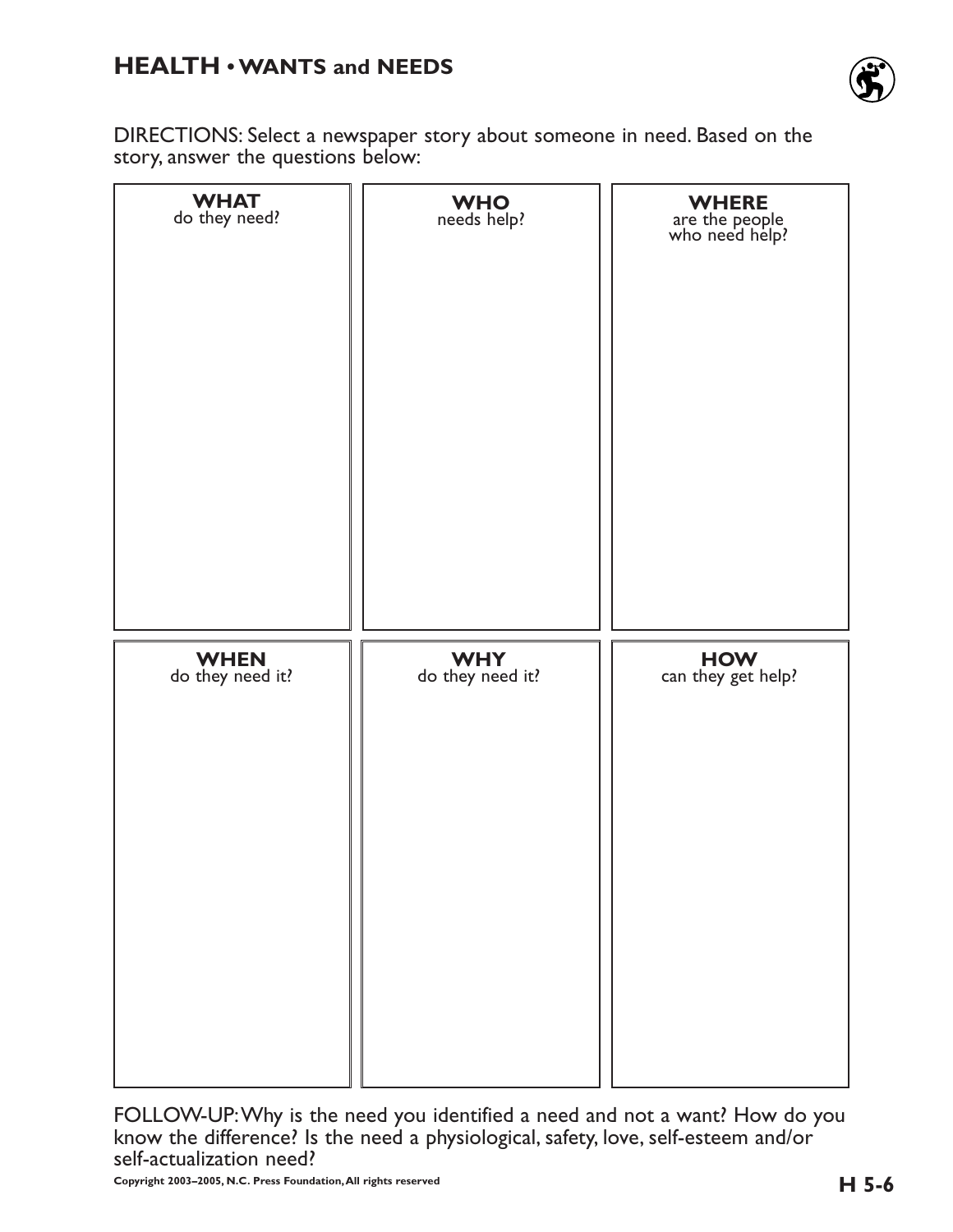### **HEALTH • The MEANING of FRIENDSHIP**



DIRECTION:A friend is someone to whom you are attached by affection and esteem, according to the dictionary. Friends often share hobbies and a network of acquaintances. Here is a definition that raises the standard for friendship: "Friends in the highest sense of the word are those who make conscientious efforts to take ethics and personal character seriously and inspire each other to be better—in thought, in action, in life." (Russell Gough, Character is Destiny, September 1998)

| <b>GOOD FRIENDS</b>                                                                       | <b>A FRIEND with a PROBLEM</b>                                                               |
|-------------------------------------------------------------------------------------------|----------------------------------------------------------------------------------------------|
| <b>I.</b> Find a comic, column or story in<br>the newspaper that involves<br>friends.     | 2. Find a newspaper story about some-<br>one with a problem.                                 |
| a. What do they share?                                                                    | a. Who has the problem and what<br>is it?                                                    |
| b. How do they influence each<br>other?                                                   | b. How might a true friend step in<br>to help this person?                                   |
| c. Do they inspire each other to<br>be better-in thought, in action,<br>in life? Explain. | c. How might a friend's response be<br>different from a trained counselor's<br>or Dear Abby? |

#### **A FRIEND in TROUBLE**

**3.** Find a newspaper story about someone in trouble.

a.What poor decision did this person make?

b.Who or what might have influenced him or her?

c. How might a friend help this person make better choices, to be better in thought, in action and in life?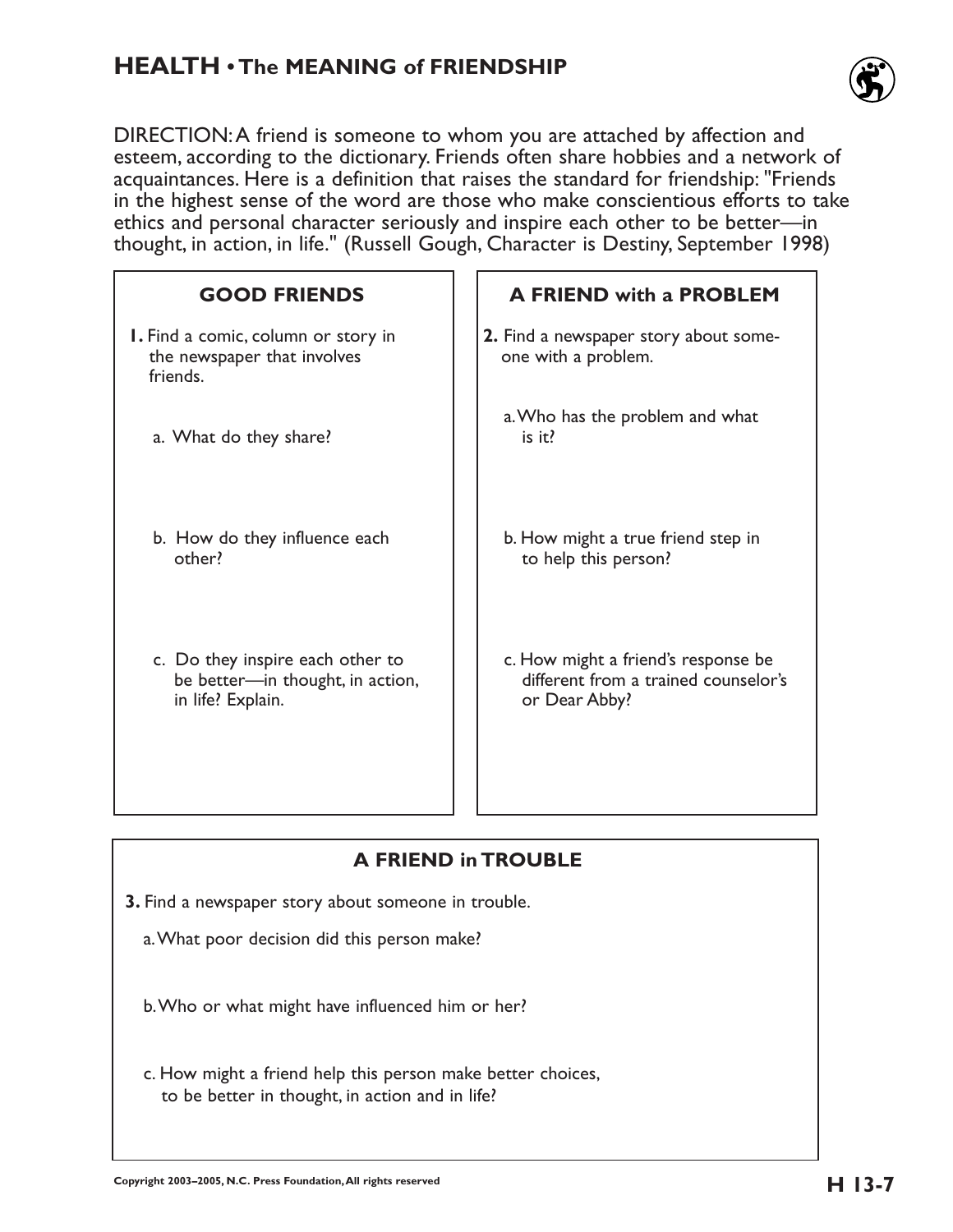

DIRECTIONS: In reading the newspaper, identify an event that should not have happened or that you and others wish had not happened. List causes of the event in order of occurrence; at each step, think of ways that someone might have intervened to keep the event from taking place.

| How Someone May Have<br>Intervened or Prevention<br><b>Measures that Should</b><br><b>Have Been Taken</b> | <b>Events in Order of Occurrence</b> |
|-----------------------------------------------------------------------------------------------------------|--------------------------------------|
|                                                                                                           | Ι.                                   |
|                                                                                                           | 2.                                   |
|                                                                                                           |                                      |
|                                                                                                           | 3.                                   |
|                                                                                                           | 4.                                   |
|                                                                                                           |                                      |
|                                                                                                           | 5.                                   |
|                                                                                                           |                                      |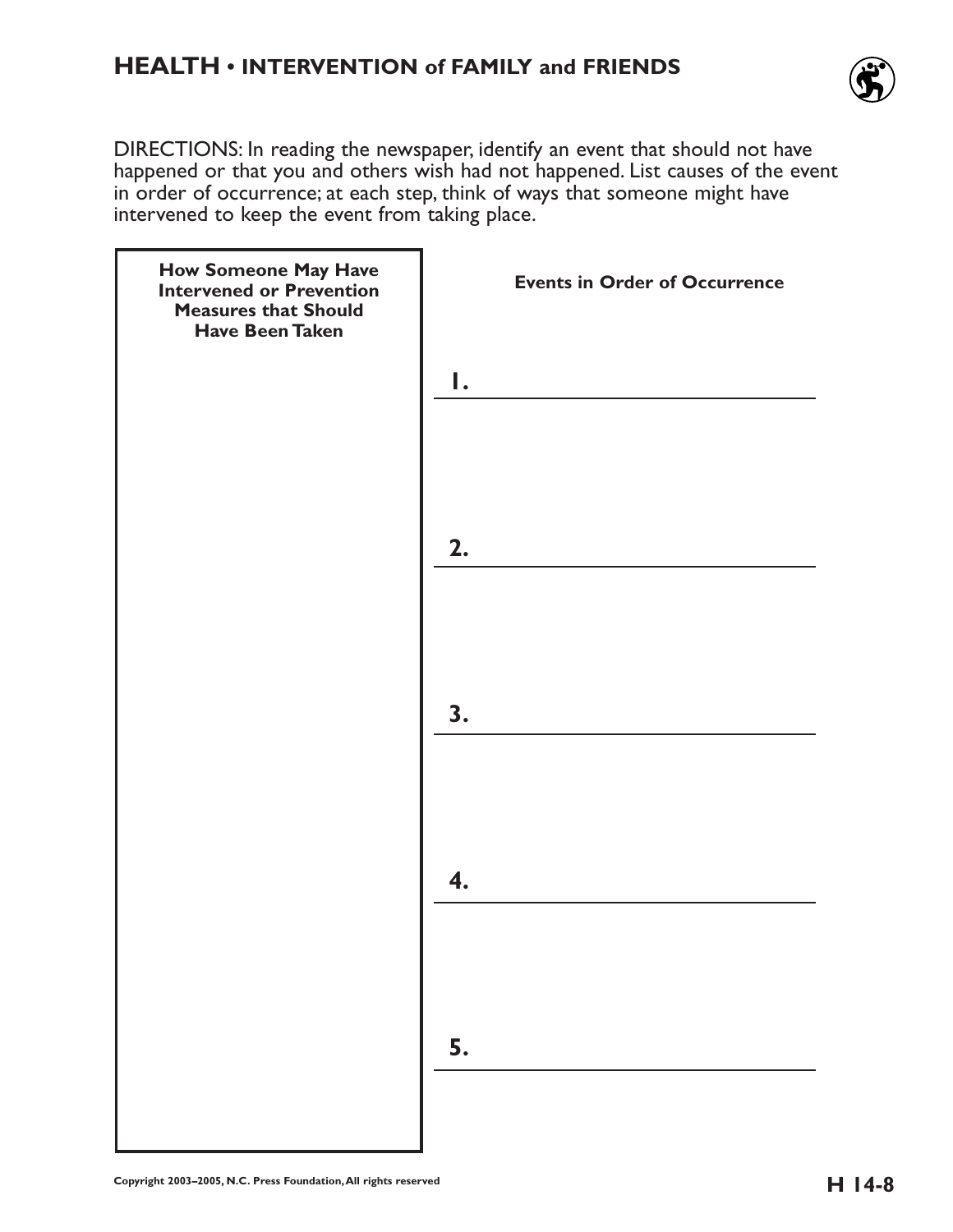

DIRECTIONS: Study the family relationships in the comics. Identify the main character in a comic strip and put his and her name in the center of the rectangle. Write the names of secondary characters and the relationship to the main character in the outside rectangles.Write how the main character feels about each character and how the secondary characters feel about the main character on the appropriate lines. Support your ideas with specifics from the strips. Discuss the traits that help or would help the characters get along despite conflicts and disagreements, enhance the characters' relationships and improve chances for conflict resolution.



FOLLOW-UP: Explore other stories and columns in the newspaper that deal with family relationships.Advice columns often write about conflicts within families.Adapt the above graph to record what you read. Discuss better and worse ways of dealing with conflict.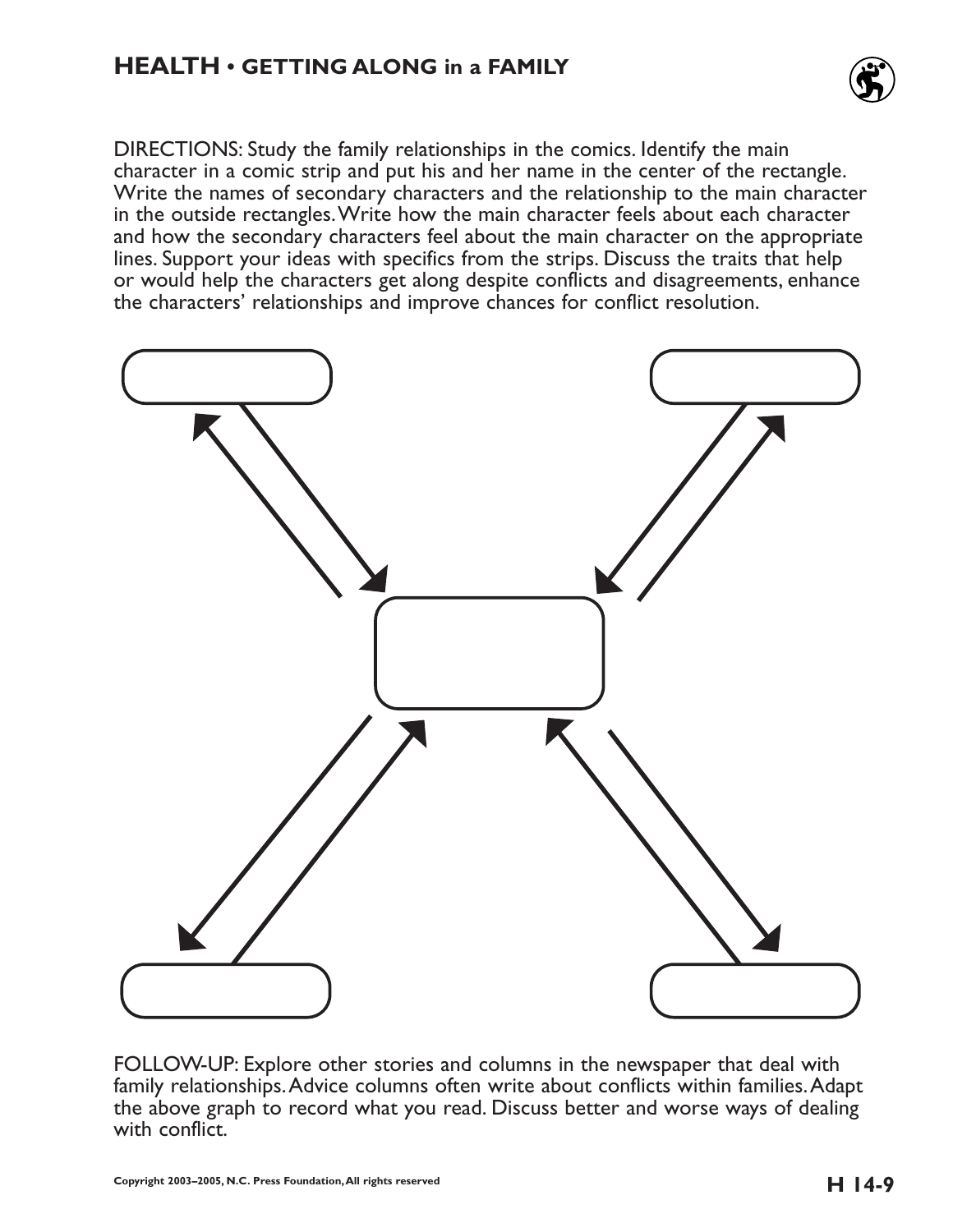#### **HEALTH • DEFENSE MECHANISMS**



DIRECTIONS: Choose three comic strip characters and/or real persons from the newspaper and follow what they do. Identify ways that the characters or persons use defense mechanisms, such as rationalization, projection, displacement, compensation, daydreaming, regression and denial.

| Name of Comic Strip<br>Character or Real Person | Defense<br>Mechanism(s) | Way(s) Defense<br>Mechanisms Were Used |
|-------------------------------------------------|-------------------------|----------------------------------------|
|                                                 |                         |                                        |
|                                                 |                         |                                        |
|                                                 |                         |                                        |
|                                                 |                         |                                        |
|                                                 |                         |                                        |
|                                                 |                         |                                        |
|                                                 |                         |                                        |
|                                                 |                         |                                        |
|                                                 |                         |                                        |
|                                                 |                         |                                        |
|                                                 |                         |                                        |
|                                                 |                         |                                        |
|                                                 |                         |                                        |

NOTE:This is a difficult activity. You and your classmates may disagree about the defense mechanisms. Prepare for a lively discussion.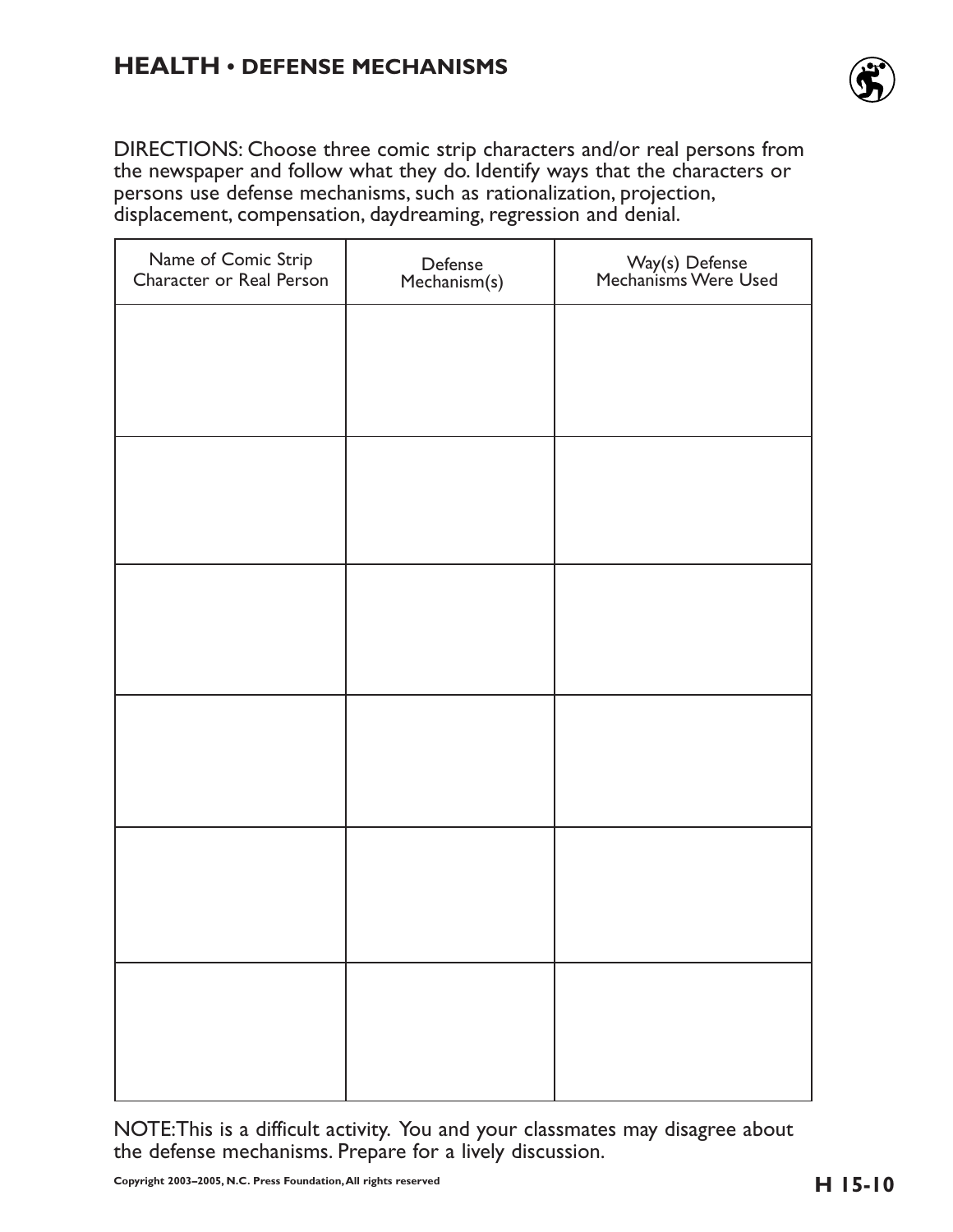#### **HEALTH • FOOD for ALL OCCASIONS**

DIRECTIONS: Choose appropriate foods from newspaper grocery ads for each activity: camping on a cold day or on a hot day; going on a space flight, having a formal dinner, going to the beach, having a party. Compute the cost of purchasing the food and be prepared to give reasons for your choices.

**CAMPINGhot cold THE BEACHFORMAL DINNERPARTYSPACE FLIGHT**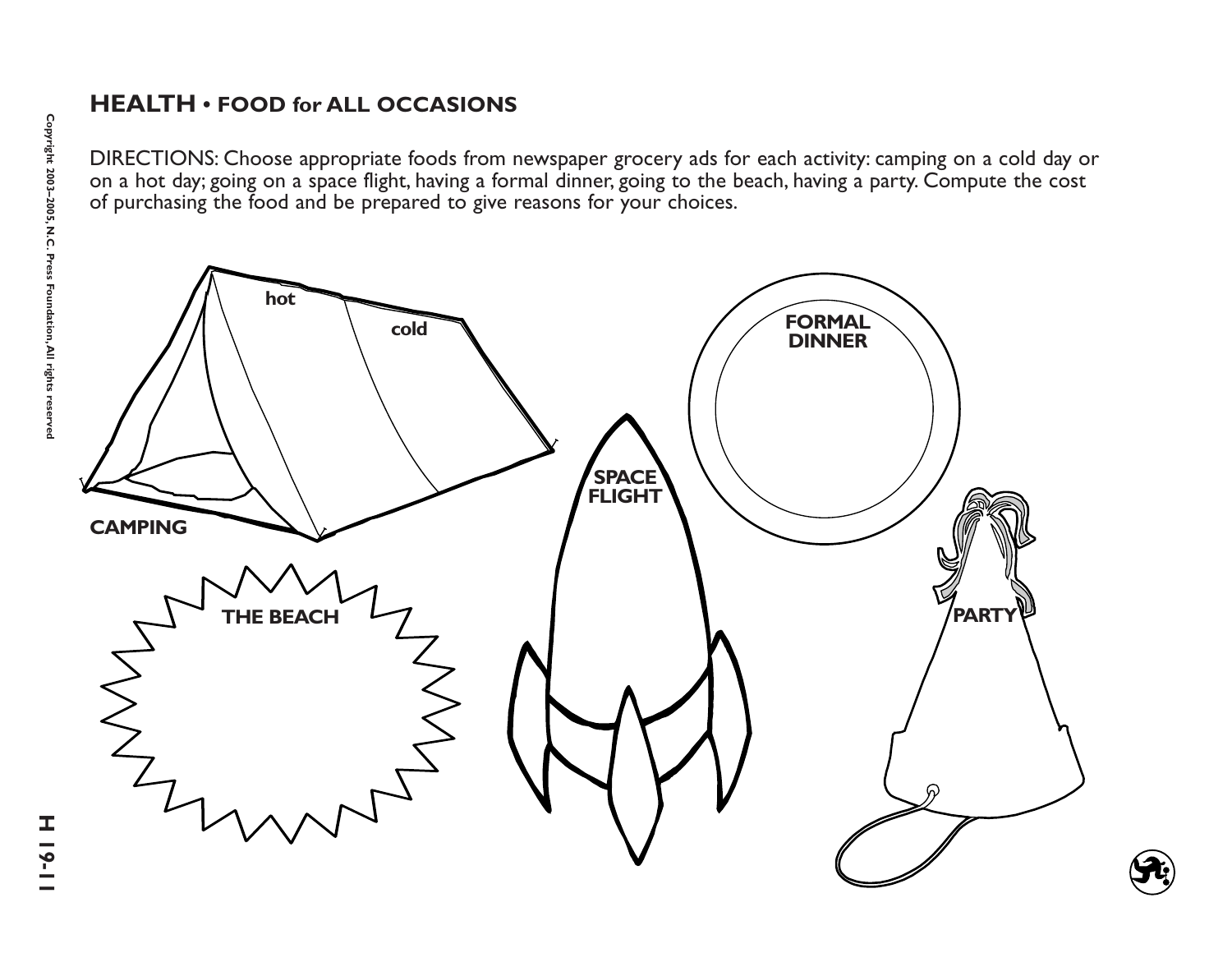#### **HEALTH • IMPACT of SMOKING and TOBACCO**



DIRECTIONS: Read the newspaper for news related to smoking and tobacco (or alcohol, if directed to by your teacher).After defining the terms used below, organize information you find in the newspaper showing the impact of smoking in relation to the headings:

| <b>Economic</b>                    |  |
|------------------------------------|--|
|                                    |  |
|                                    |  |
|                                    |  |
|                                    |  |
| <b>Political</b>                   |  |
|                                    |  |
|                                    |  |
|                                    |  |
|                                    |  |
| <b>Legal</b>                       |  |
|                                    |  |
|                                    |  |
|                                    |  |
|                                    |  |
| <b>Social</b>                      |  |
|                                    |  |
|                                    |  |
|                                    |  |
|                                    |  |
| <b>Physical /</b><br>Mental Health |  |
|                                    |  |
|                                    |  |
|                                    |  |
|                                    |  |

#### **Headlines or Main Ideas**

FOLLOW-UP: Use the outline to write a paper about the impact of smoking and tobacco (or alcohol). Save the stories by tearing out and filing the entire page where you find the stories. Create a bibliography to show which articles you use for your research paper.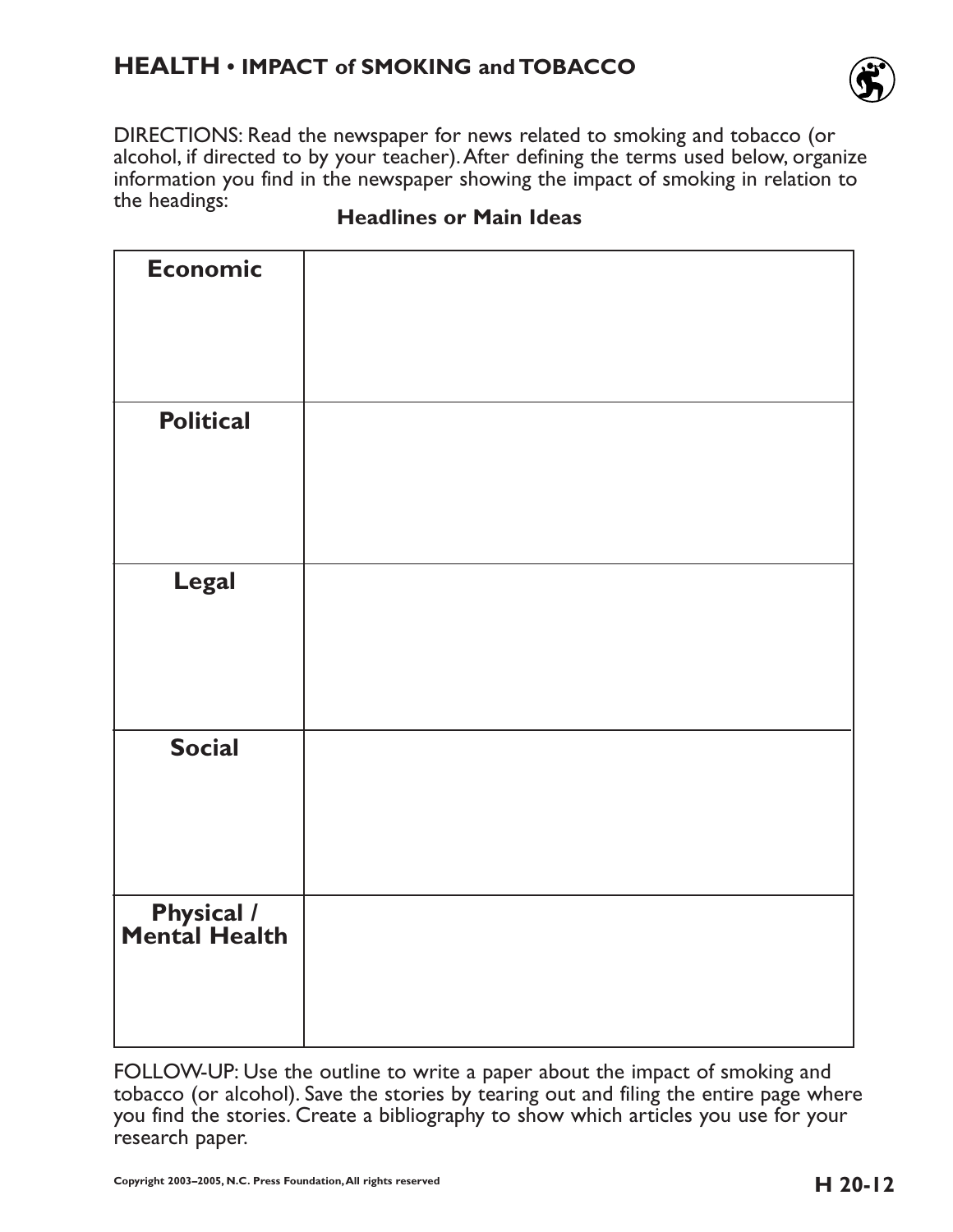## **HEALTH • SPORTS I ENJOY (and OTHERS I DON'T)**



DIRECTIONS: Choose sports and other physical activities from the newspaper that fall in the following categories:

Sports or physical activities<br>
l enjoy<br>
l don't enjoy as much

I don't enjoy as much

Rate the sports and activities on a scale from 1 to 5. Number "1" should be assigned to sports you enjoy the most and "5" to the sports and activities you enjoy the least.

| Sports or<br>activities | Don't enjoy<br>Enjoy |                |                |                |   |
|-------------------------|----------------------|----------------|----------------|----------------|---|
|                         |                      | $\overline{2}$ | $\overline{3}$ | $\overline{4}$ | 5 |
|                         |                      | $\overline{2}$ | 3              | 4              | 5 |
|                         |                      | $\overline{2}$ | 3              | 4              | 5 |
|                         |                      | $\overline{2}$ | 3              | 4              | 5 |
|                         |                      | $\overline{2}$ | 3              | 4              | 5 |
|                         |                      | $\mathcal{D}$  | 3              |                |   |

FOLLOW-UP: Compare your choices with classmates, compile and graph results. Which are the most popular sports and activities? Why?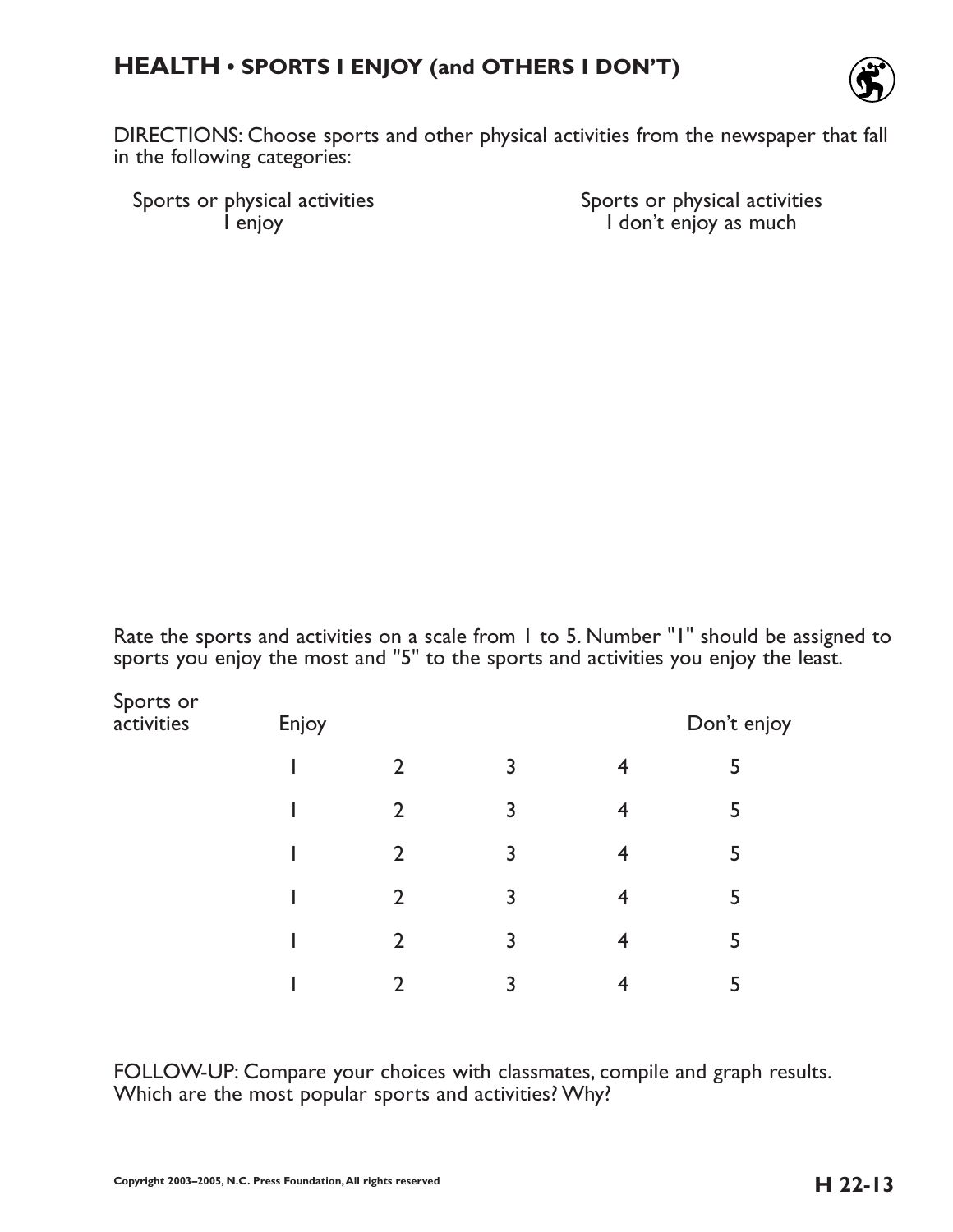

DIRECTIONS: Games require rules. On the outside diamonds, from the Sports section, list all of the rules mentioned in stories and the sports to which they apply.



FOLLOW-UP: On separate paper, in each sport, explain what would happen if the rules did not exist.